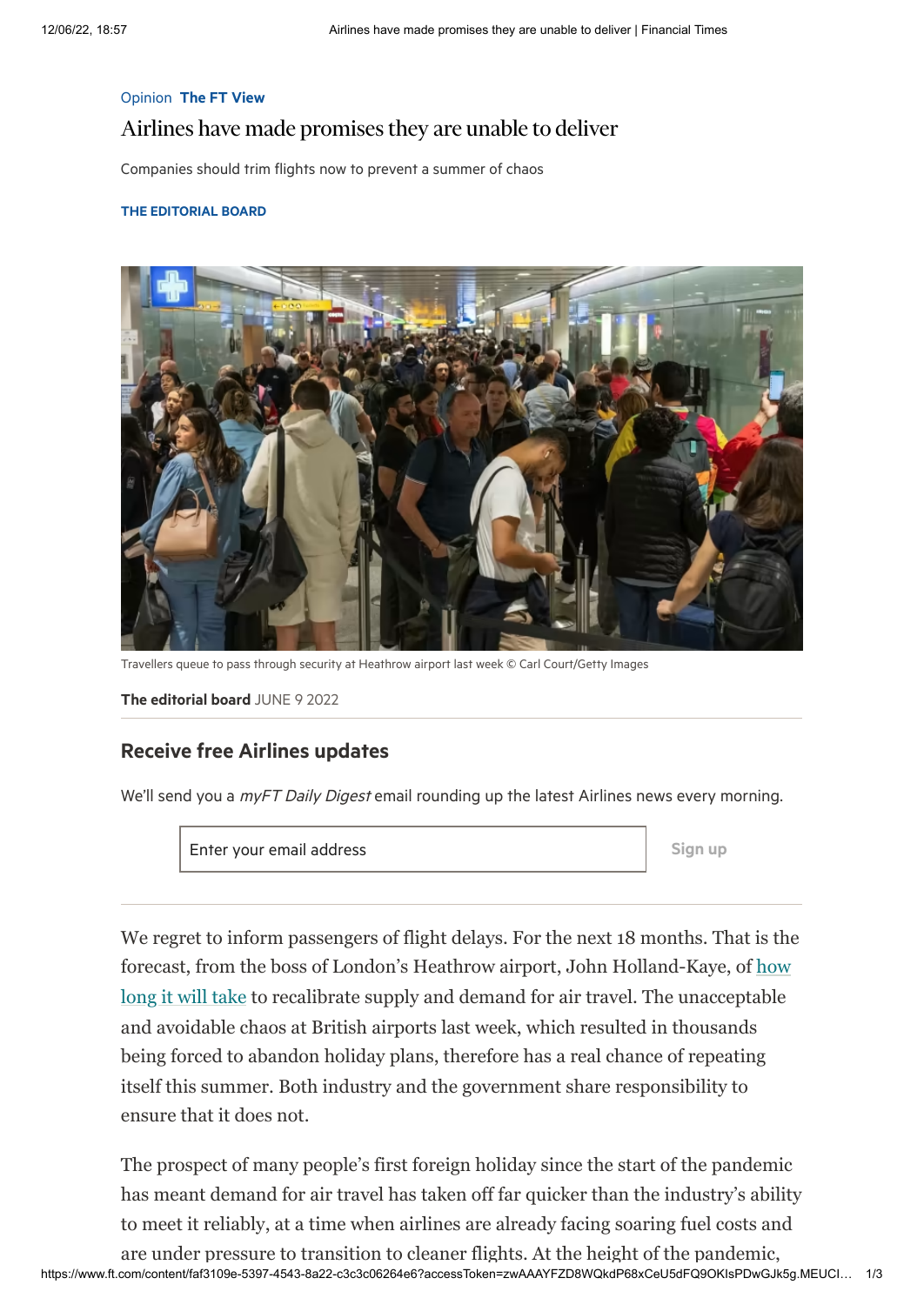## 12/06/22, 18:57 Airlines have made promises they are unable to deliver | Financial Times<br>مارس میں ایک مطابق اللہ کی ایک مطابق کی ایک مطابق اللہ کی ایک مطابق اللہ کی ایک مطابق اللہ کی ایک مطابق اللہ ک

airlines, airports and ancillary-service providers all had to reduce costs drastically, which meant swingeing job cuts and sometimes regrettably cynical sharp practice. Over 25,000 people lost their jobs in UK air travel, despite a government furlough [scheme intended to help smooth out firing and rehiring. British Airways alone cut](https://www.ft.com/content/46aab9ad-8429-436e-937d-2f6cfbed7b51) 10,000 jobs and threatened to force staff who remained on to cheaper contracts.

Those cuts are now proven to be too deep. Now that passengers want to travel again, workers — and their unions — have the upper hand in a tight labour market. Hiring staff takes longer than in other sectors because of training and rigorous security checks. Shortages are particularly acute among ground crew. A baggage handler's annual starting salary is £15,000 for a 45-hour week: pay that could easily be matched by jobs at supermarkets or delivery companies with more sociable hours and no lengthy background checks. Better pay may help; a cost that will inevitably be passed on to passengers. But if that results in a more reliable service, it may be a price worth paying.

The problem is not uniquely British. Travellers suffered in Amsterdam and Dublin airports. A strike by air traffic controllers in Milan added to delays. In the US, Delta said it would cut 100 flights a day this summer in order to minimise disruption. But bosses at Ryanair and Jet2 have been clear that the UK suffers from an additional crunch to worker supply from Brexit. The ideological constraints of the government, led by Boris Johnson fighting for his political survival, mean it is unlikely to grant an emergency visa scheme to ground crew in the EU, as it has done for other understaffed key roles such as poultry workers and HGV drivers.

The government, which was warned by both industry and a parliamentary [committee of looming turmoil, deserves criticism. Confusing restrictions o](https://committees.parliament.uk/publications/21967/documents/163200/default/)n air travel only lifted in March, leaving the industry scrambling to fill vacancies. While it has gone some way to meet industry demands that background checks be speeded up, the government could have done more, sooner. In a sector with such a fragmented supply chain, ministers need to take a coordinating role.

But the industry was well aware of the problems it faced, and how long they might take to resolve. It therefore had no business selling tickets it could not honour. [Flight cancellations](https://www.ft.com/content/633965b4-4c08-4c74-bb3f-130fa6986080) today are a result of earlier overselling. Airlines need to take action now to alleviate passenger misery this summer, when planned strike action in the UK and Europe could make things worse. Cutting flights weeks before travel, when passengers can try to make alternative arrangements, is the least bad option. Cutting them after passengers arrive at the airport is inexcusable. The industry must not make promises it cannot keep.